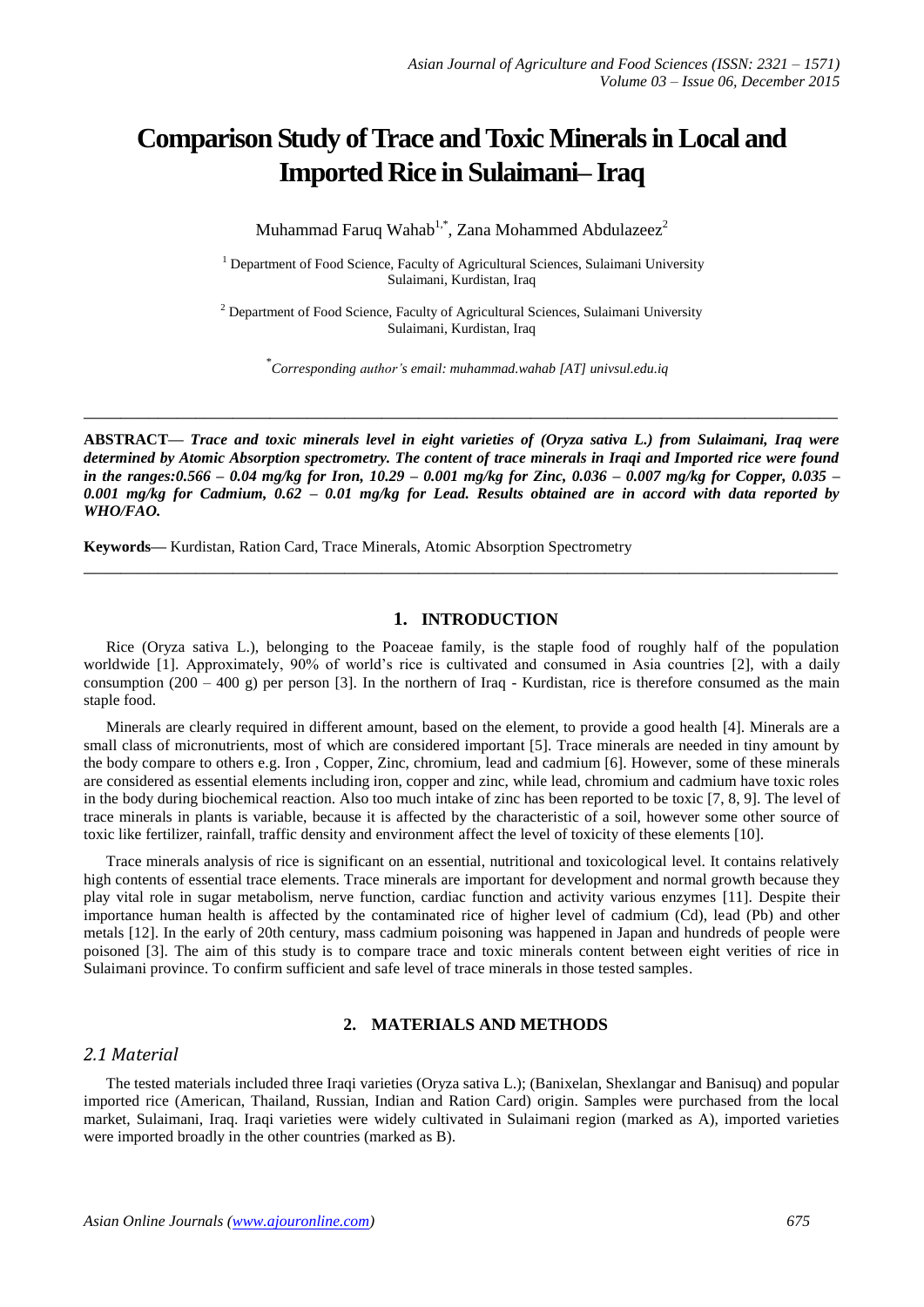# *2.2 Analytical methods Food sample preparation*

The analytical samples were prepared by the following procedure, which was described by Britain et al., (1973) and Nielsen (2010). Samples were digested with dry ashing methods: one gram of samples in a crucible was placed in a muffle furnace at 450 C° for 14 hrs. After cooling, approximately 5ml of 6M hydrochloric acid was added and evaporated on water bath to dryness. The residue was moistened with approximately 1ml of 36% hydrochloric acid, and also slowly evaporated to dryness. Then, 5ml of water was added and to the mark and analysed by Atomic Absorption spectrophotometer.

## *2.3 Determination of trace minerals in rice*

The concentration of Iron, Zinc, chromium, lead and cadmium in prepared samples were determined by using Atomic Absorption spectrophotometer (Shimatsu model No. AA-7000).

## *2.4 Data Analysis*

.

Values are given as mean  $\pm$  standard deviation; Microsoft Excel was used to analysis the data

# **3. RESULTS AND DISCUSION**

# *3.1 Concentration of trace and toxic minerals in Iraqi and Imported rice*

Concentration of trace and toxic minerals in both Iraqi and Imported rice are presented in Table 1. To facilitate comparison and evaluation the samples the concentrations were also superimposed in figures. Trace element can be found as normal constituent in rice, therefore detection within the low mg/kg range was essential. The highest Iron (Fe) level (0.566 mg/kg) was found in Shexlangar rice, with the lowest level (0.239 mg/kg) in Banixelan types as shown in Figure 1.Whereas the highest Zn content was recorded in Banixelan (0.301 mg/kg)(Figure 2).The mean Copper content in Indian and Banisuq rice were0.368 and0.312 mg/kg, respectively, which higher than other samples (Figure 3).Cadmium was the only element for which concentration did not appear any values in Banixelan, Banisuq American and Russian varieties of rice, whereas the highest concentration (0.043 mg/kg) was found in Indian varieties (Figure 5), Finally, the lowest Pb level (0.012mg|kg) was found in Thailand rice, and the highest concentration (0.627 mg\kg) was found in Russian rice.

| <b>Trace Minerals</b> | Iraqi Rice $(A)$         |                    |                   |                    |                   |                   |  |
|-----------------------|--------------------------|--------------------|-------------------|--------------------|-------------------|-------------------|--|
|                       | <b>Banixelan</b>         |                    | <b>Shexlangar</b> |                    | <b>Banisuq</b>    |                   |  |
| Pb                    | $0.035 \pm 0.061$        |                    | $0.061 \pm 0.056$ |                    |                   | $0.044 \pm 0.052$ |  |
| C <sub>d</sub>        | $0+0$                    |                    | $0.021 \pm 0.030$ |                    |                   | $() + ()$         |  |
| Fe                    | $0.37 \pm 0.239$         |                    | $0.566 \pm 0.370$ |                    | $0.343 \pm 0.310$ |                   |  |
| Zn                    | $0.301 \pm 0.042$        |                    | $0.291 \pm 0.226$ |                    |                   | $0.156 \pm 0.133$ |  |
| Cu                    | $0.043 \pm 0.011$        |                    | $0.078 \pm 0.064$ |                    | $0.312 \pm 0.008$ |                   |  |
| <b>Trace</b>          | <b>Imported Rice (B)</b> |                    |                   |                    |                   |                   |  |
| <b>Minerals</b>       | <b>Ration Card</b>       | American           |                   | <b>Russian</b>     | <b>Indian</b>     | <b>Thailand</b>   |  |
| Ph                    | $0.470 \pm 2.388$        | $0.492 + 0.057$    |                   | $0.627 \pm 0.058$  | $0.056 \pm 0.096$ | $0.012 \pm 0.021$ |  |
| C <sub>d</sub>        | $0.025 + 0.013$          | $0.035 + 0.035$    |                   | $0.026 + 0.006$    | $0.034 + 0.06$    | $0.001 \pm 0.003$ |  |
| Fe                    | $0.312 \pm 0.298$        | $0.061 \pm 0.018$  |                   | $0.040 \pm 0.024$  | $0.219 \pm 0.255$ | $0.456 \pm 0.37$  |  |
| Zn                    | $6.322 \pm 10.762$       | $0.045 \pm 0.044$  |                   | $0.011 \pm 0.019$  | $0.158 \pm 0.17$  | $10.29 \pm 9.3$   |  |
| Cu                    | $0.030\pm0.036$          | $0.0007 \pm 0.001$ |                   | $0.0007 \pm 0.001$ | $0.368 \pm 0.552$ | $0.078 \pm 0.035$ |  |

Table1; Trace minerals concentration (mg/kg) in eight different varieties of Iraqi and imported rice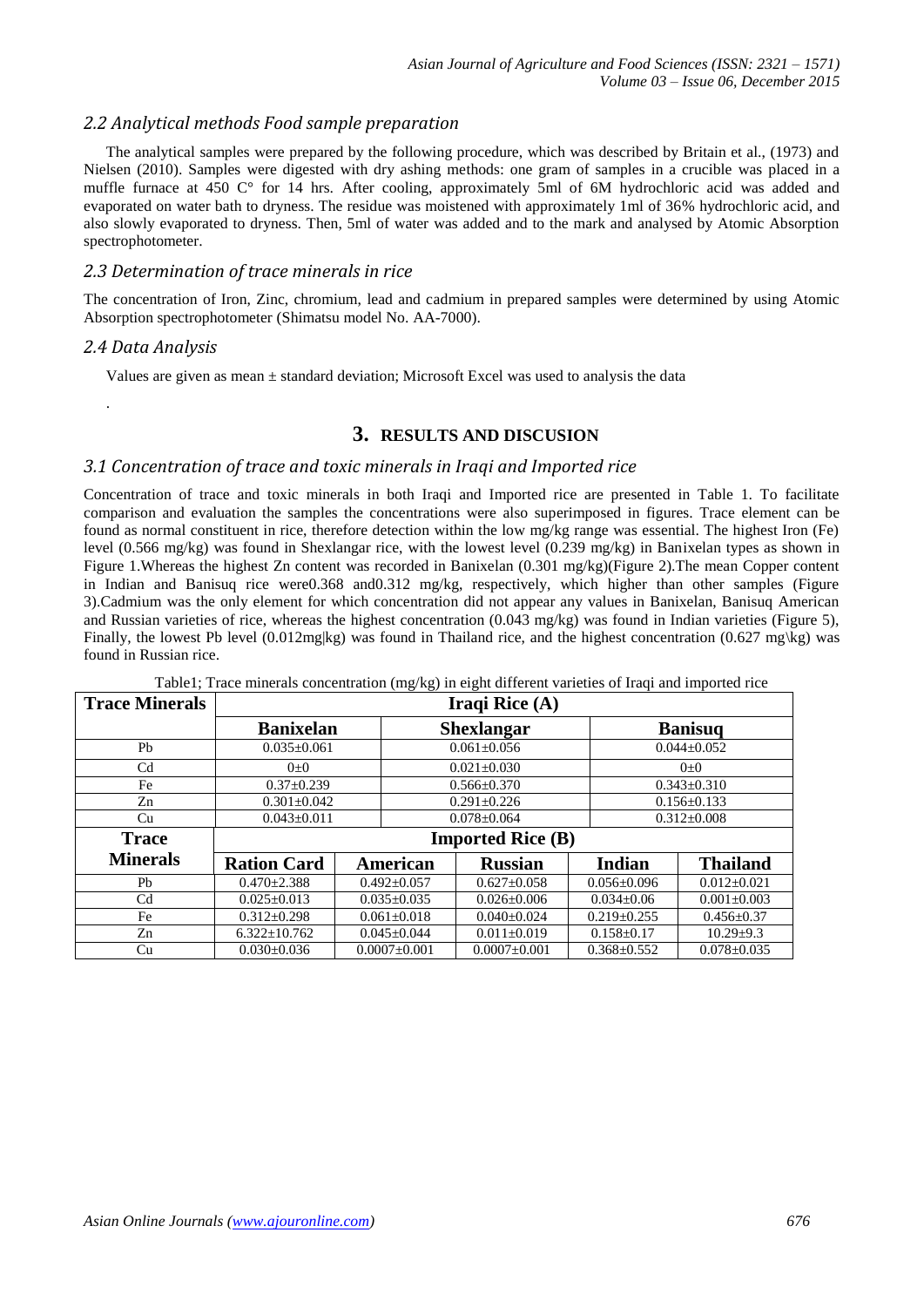

Figure 1: The mean of total iron content (measured as mg / Kg) in eight different varieties of Iraqi and imported rice samples



**Figure 2:** The mean of total Zinc content (measured as mg / Kg) in eight different varieties of Iraqi and imported rice samples.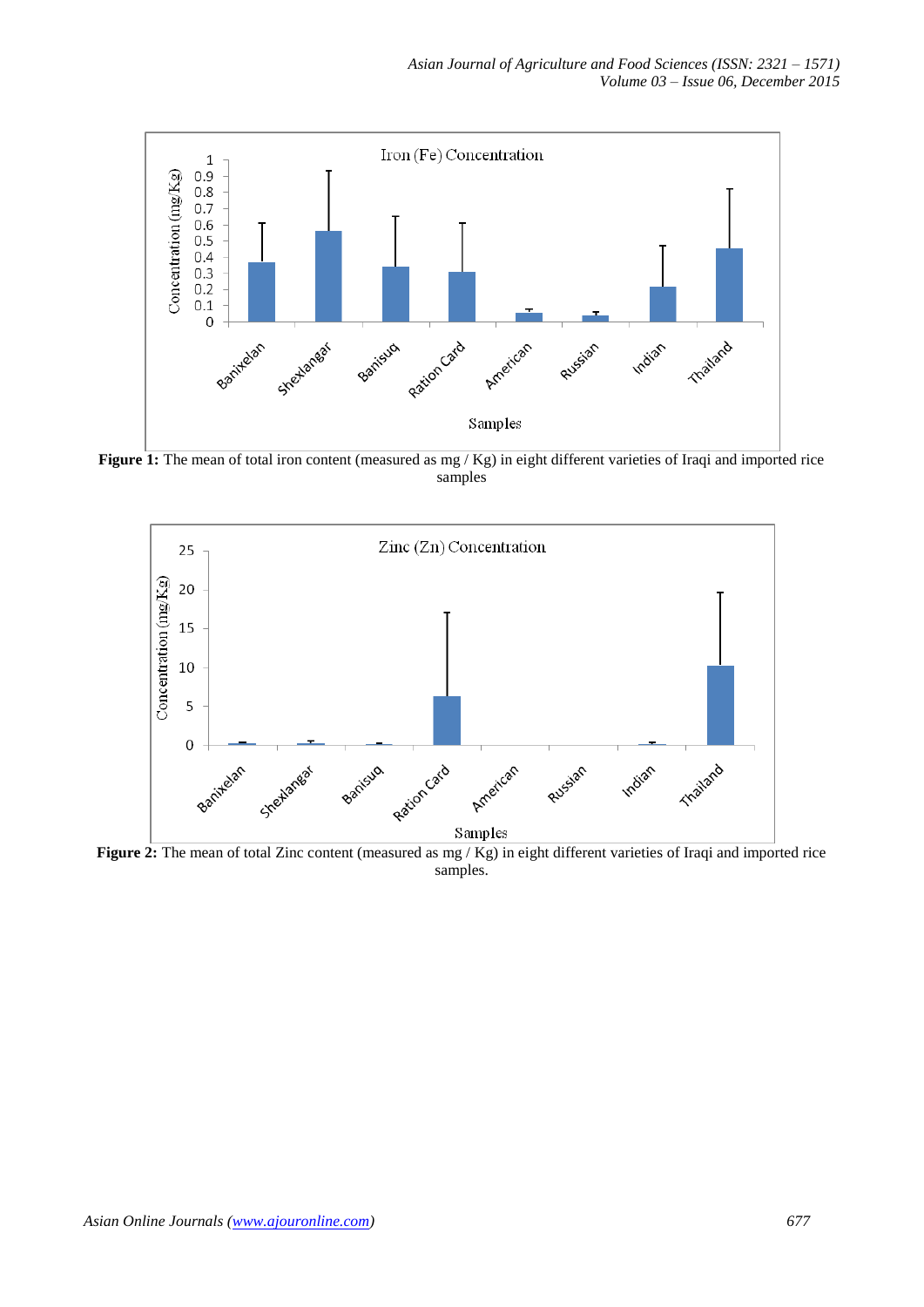

**Figure 3:** The mean of total Copper content (measured as mg / Kg) in eight different varieties of Iraqi and imported rice samples



**Figure 4:** The mean of total Lead content (measured as mg / Kg) in eight different varieties of Iraqi and imported rice samples.



**Figure 5:** The mean of total Cadmium content (measured as mg / Kg) in eight different varieties of Iraqi and imported rice samples.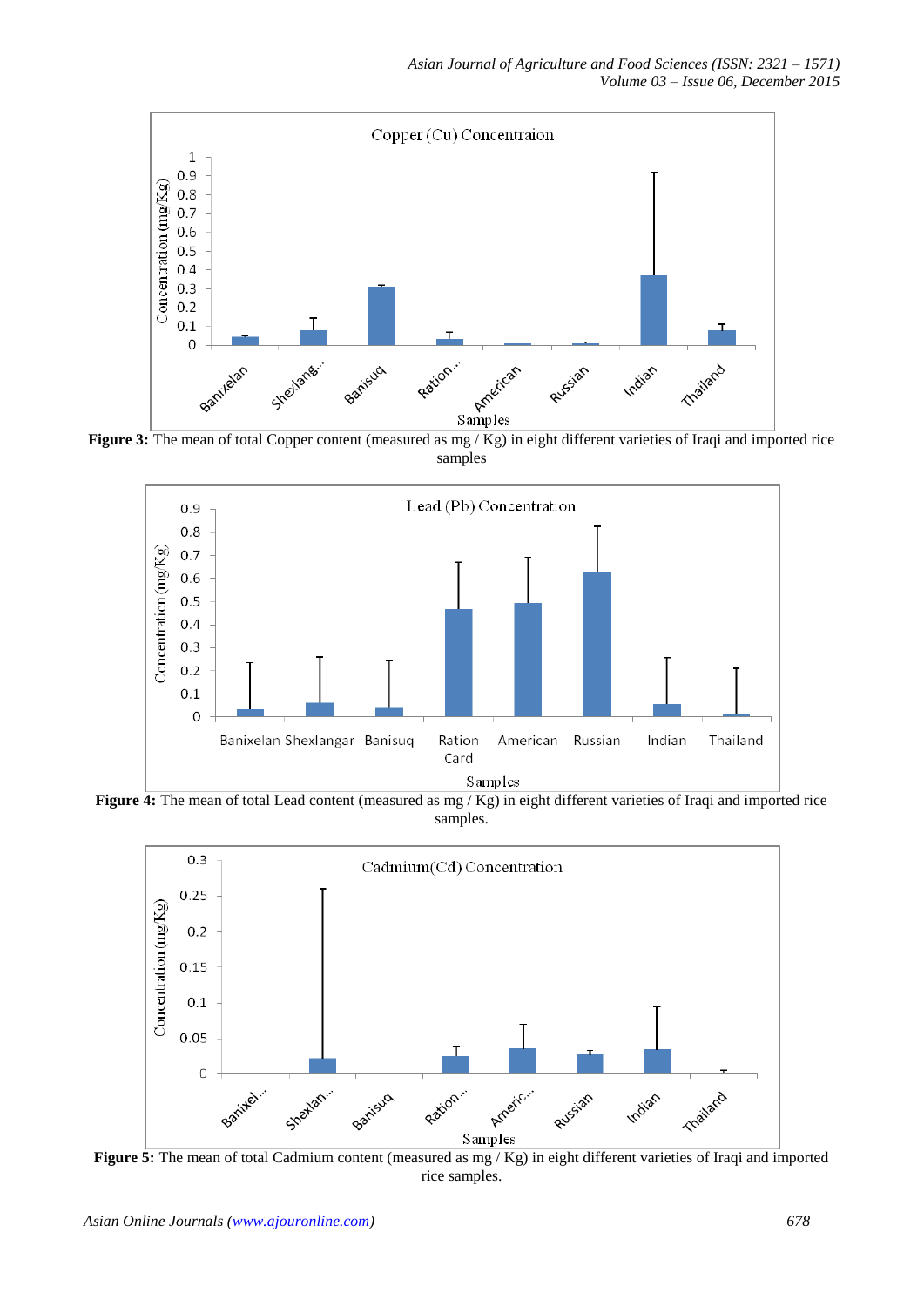The data from this study indicates that imported rice analysed in this study are contaminated with lead and this contamination is at its highest in three of the imported rice samples (American, Ration Card and Russian),.While the lowest concentration was found in Iraqi verities, Indian and Thailand samples. In comparison with WHO/FAO data, the level of lead (Pb) was two times above the value reported for rice (0.3 mg/kg) by WHO/FAO [13].

Cadmium is toxic and non-essential element for humans. Human's exposure to Cd occurs from ingestion of contaminated food [14]. Results obtained for Cd revealed that the concentrations of cadmium were relatively very low ranges from 0.0 to 0.034 mg/kg. The mean Cd Concentrations in imported rice were 0.025, 0.035, 0.026, 0.034 and 0.001 mg\kg in Ration Card, American, Russian, Indian and Thailand, respectively, those are higher than Iraqi varieties samples. Cadmium was not detectable in Banixelan and Banisuq, while it was found with the rate of 0.021 mg\kg in Shexlangar. Generally, this concentration is within the range accepted globally as a safe limit (0.3 mg/kg) by WHO/FAO [13, 15]. However, Lead and cadmium are toxic at very low exposure levels and have both acute and chronic effects on human health and the environment [16].

The rice samples contained different levels of copper were ranged from 0.030 to 0.368 mg/kg. The level of cu in both Iraqi and Imported varieties samples were much lower than those reported for rice (40 mg/kg) by WHO/FAO [13, 15].

Zinc and Iron are an essential element in human diet as it is required to maintain the function of human system. In this study, the concentration of Zn and Fe in all the test samples varied between 0.011 mg/kg to 6.322 mg/kg and 0.040 mg/kg to 0.566 mg/kg respectively. Fe has the highest concentration in Iraqi rice, compared with imported rice, the highest level was found in Shexlangar type (0.566 mg\kg), while the lowest value was found in Banisuq type (0.343 mg\kg). Previous literature survey indicates that Indian and Thailand rice was contained (0.08 mg\kg) and (12 mg\kg) iron [13]. In addition, the highest concentration of Zinc was found in imported rice of Ration Card type (6.322 mg\kg) and Thailand type (10.99 mg\kg), while the lowest value was found in Russian type (0.011 mg\kg). In this situation, the Fe and Zn contents of our rice samples were found in safe limit.

#### **4. REFERENCES**

- [1] CHAKRAVARTHI, B. K. & NARAVANENI, R. "SSR marker based DNA fingerprinting and diversity study in rice (Oryza sativa. L)", African Journal of Biotechnology, 5, 2006.
- [2] PARANTHAMAN, R., ALAGUSUNDARAM, K. & INDHUMATHI, J. "Production of protease from rice mill wastes by Aspergillus niger in solid state fermentation", World Journal of Agricultural Sciences, 5, 308-312, 2009.
- [3] Dickson, H. "Determination of trace element in rice products by flame and graphite furnance atomic absorption spectrometry", Thermo Fisher Scientific, Cambridge,UK.2009
- [4] PROMCHAN, J. & SHIOWATANA, J. "A dynamic continuous-flow dialysis system with on-line electrothermal atomic-absorption spectrometric and pH measurements for in-vitro determination of iron bioavailability by simulated gastrointestinal digestion", Analytical and bioanalytical chemistry, 382, 1360-1367, 2005.
- [5] MAHAN, K. & ESCOTT-STUMP, S. "Krause's Food, Nutrition and Diet Therapy", WB Saunders, P 144, 145, 2000.
- [6] BARASI, M. E, Human nutrition: a health perspective, CRC Press, 2003.
- [7] YAMAN, M., ATICI, D., BAKIRDERE, S. & AKDENIZ, I, "Comparison of trace metal concentrations in malign and benign human prostate", Journal of medicinal chemistry, 48, 630-634, 2005.
- [8[BASLAR, S., DOGAN, Y., YENIL, N., KARAGOZ, S. & BAG, H, "Trace element biomonitoring by leaves of Populus nigra L. from Western Anatolia, Turkey", Journal of Environmental Biology, 26, 665-668, 2005.
- [9] Garrison Jr, Robert, and Elizabeth Somer. The nutrition desk reference. No. Ed. 3. Keats Publishing Inc, 1995.
- 10] ATROUSE, O. M., ORAN, S. A. & AL‐ ABBADI, S. Y, "Chemical analysis and identification of pollen grains from different Jordanian honey samples", International journal of food science & technology, 39, 413-417, 2004.
- [11] ABBAS, A., MURTAZA, S., ASLAM, F., KHAWAR, A., RAFIQUE, S. & NAHEED, S, "Effect of processing on nutritional value of rice (Oryza sativa)", World Journal of Medical Sciences, 6, 68-73, 2011.
- [12] LIU, H., PROBST, A. & LIAO, B, "Metal contamination of soils and crops affected by the Chenzhou lead/zinc mine spill (Hunan, China)", Science of the Total Environment, 339, 153-166, 2005.
- [13] FAO/WHO. Joint FAO/WHO food standards programme codex committee on contaminants in foods. fifth ed, 201.
- [14] ABERNETHY, D. R., DESTEFANO, A. J., CECIL, T. L., ZAIDI, K., WILLIAMS, R. L. & PANEL, U. M. I. A, "Metal impurities in food and drugs", Pharmaceutical research, 27, 750-755,2010.